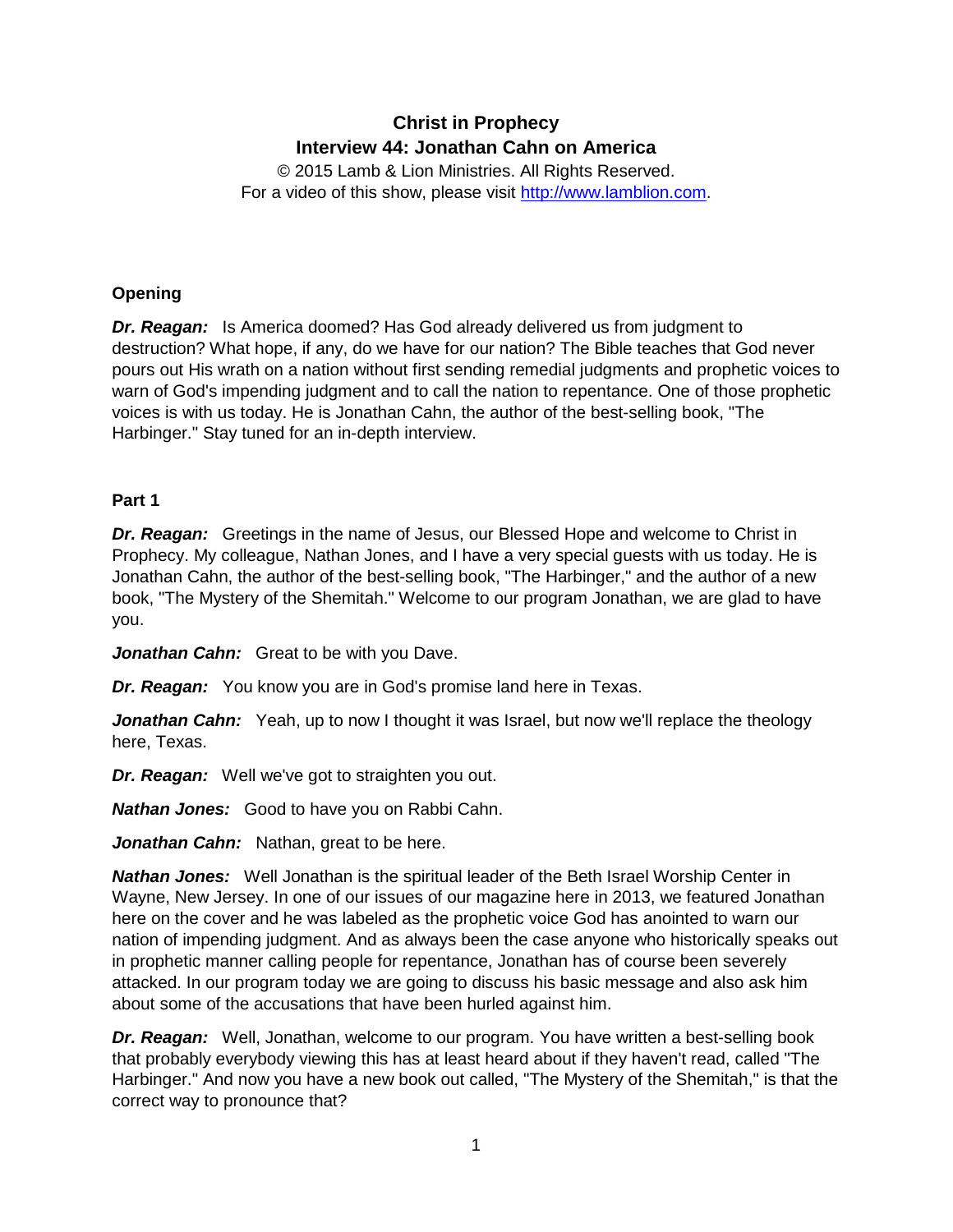#### Jonathan Cahn: Yes, you did it perfectly.

*Dr. Reagan:* Ok, and I think your writing has impacted a lot of people. But I tell you what has impacted me the most and what has impacted me the most was the incredible speech that you presented at the Presidential Inaugural Prayer Breakfast in January of 2013. Unfortunately, the President was not there, I wish he had been. But it was a fantastic speech, and folks, I just want to point out that this is a speech that you can get on the Internet, just type in Jonathan Cahn Presidential Inaugural Breakfast and you must watch this, it is all over YouTube, and people can see it. So, in that speech you made this comment, "The city on the hill," speaking of America, "has grown dark. Its lamp has grown dim. Its glory is fading. For God is not mocked. No nation can war against the very source of its blessing and expect those blessings to remain." In just a moment, I want you to explain to us what in the world you meant by those comments.

### **Part 2**

*Nathan Jones:* Welcome back to Christ in Prophecy and our interview with Jonathan Cahn. Now Jonathan, before we started Dave read a statement you made at the 2013 Inaugural Prayer Breakfast and he said the city on the hill, you called this nation a city on a hill, you proclaimed we were no longer a beacon of light to the world and that our lamp has grown dim, and our glory is fading. Can you explain those remarks you made at the prayer breakfast?

*Jonathan Cahn:* Yeah, the city on the hill is the first real symbol ever given to America before the America flag, before the eagle, this was given by John Winthrop when he wrote a famous sermon right at the beginning of America saying that we shall be as a city on a hill, quoting from Messiah, saying you shall be a city on a hill. And so America was dedicated back then to God by the Puritans. And he said if we follow God we will be the most blessed people on earth. If we turn away the judgments of God will come. And people forget the next part of what he said. So, America in many ways it has been the beacon of the Gospel to the world and God has blessed it because of that. And you know it has been blessed as they said. And as Israel was blessed, any nation, you know righteousness exalts a nation but sin is a reproach. We are now rapidly turning from God. America is now the greatest exporter of pornography in the world, I mean darkness. It is accelerating, you know America's apostasy is accelerating even in the last few days as we are watching it is happening here. We are opposing God's ways, we are really holding this up to in His face. So no nation can be blessed by God as it has been, turn away from God, defy His ways continuously and have those blessings removed. God is a patient God, but that will only happen up to a certain point. So, we are watching in a sense the city on the hill greatly darkening where it is actually at war with its own foundation, at war with its light that was the light of America and we are standing in danger of judgment.

**Dr. Reagan:** At the beginning of the program I mentioned that the Bible seems to indicate that God never pours out His wrath without putting remedial judgments and raising prophetic voices to warn a nation. And certainly you are one of those prophetic voices today together with others that I could name. But what about remedial judgments? Do you think God is placing remedial judgments on this nation?

*Jonathan Cahn:* Yeah, well that is how the "Harbinger," really began.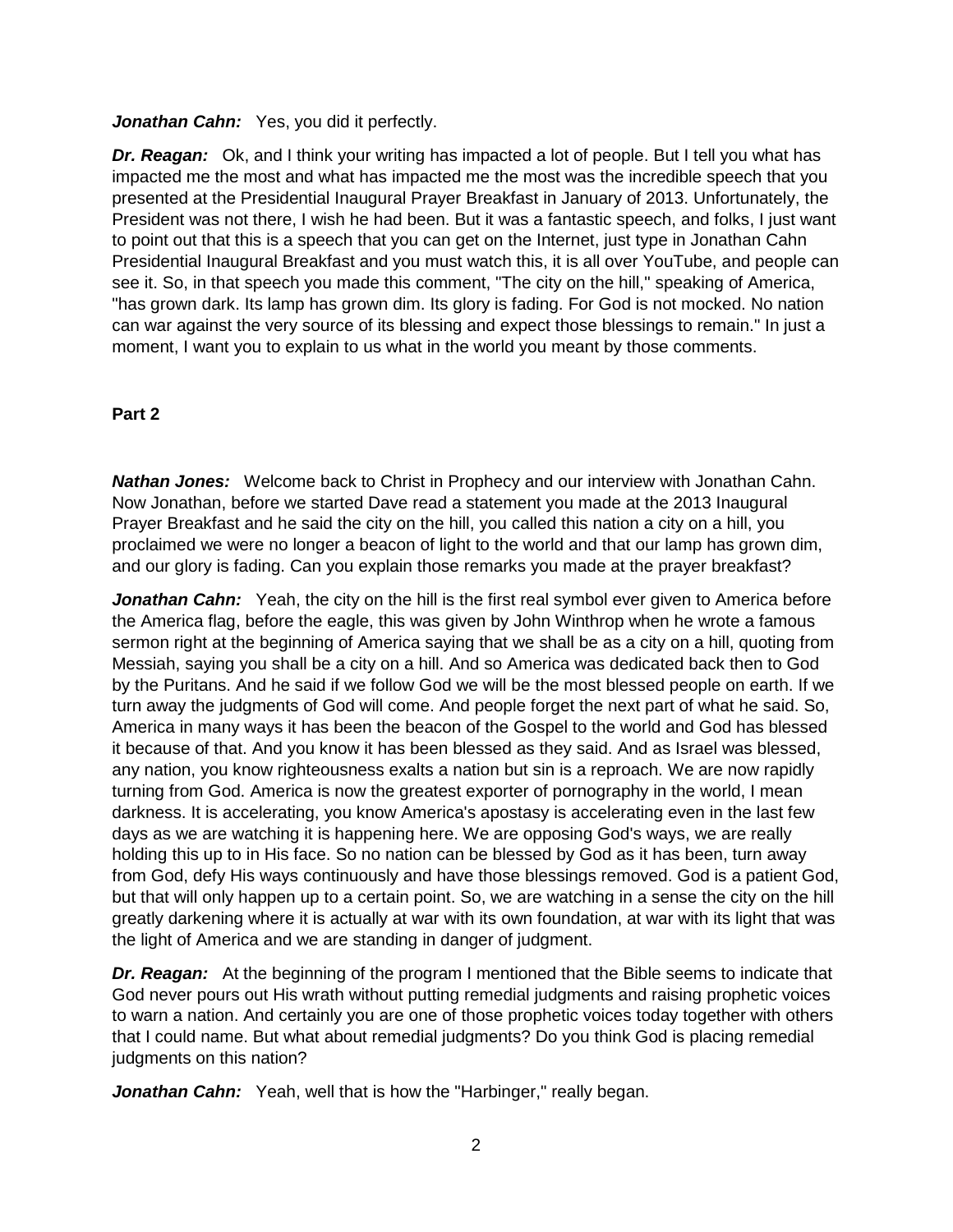#### *Dr. Reagan:* There you go.

*Jonathan Cahn:* That you know one of the classic signs of warning that God gives in the Bible, and it happens more than once, it happens with the Northern Kingdom, happens with the Southern Kingdom. Years before the judgment or the full judgment there was a breaching of the nation's hedge of protection, it is a strike that happens in the land. With ancient Israel in the Northern Kingdom it happened in 732 BC when the Assyrian army was allowed to ravage the land. In the Southern Kingdom it happened with Babylon in 605 as Babylon came in before the great judgment. With the Northern Kingdom it was about ten years between the first strike and then that final judgment. With the Southern Kingdom it was about 19 years, so there's not a formula, but there is a pattern. So, with America we have had, we have experienced the harbinger begins with that first strike that happens when America's hedge of protection is removed. When 9/11 comes it is a shaking of America, it is a wakeup call to America. And I think most believers even felt that. What happens is people flocked to churches and it looked as though there was going to be a revival if you remember. People were flocking, everything was God for three weeks, and then after that it just ended because there was not repentance. Without repentance there can be no revival. So instead of growing better we got worse.

*Dr. Reagan:* There was also a surge of patriotism. In fact we saw bumper stickers everywhere that said, God bless America. God Bless America. And my wife one day said, "That's wrong." And I said what do you mean? "He's already blessed America. We need a bumper sticker that says, "America Bless God." And she designed one and we printed it, yes.

*Jonathan Cahn:* Absolutely, you know I heard of that and I've said that. I didn't know it came from your wife. Truly, truly that is exactly it. And the thing is that what happens is if you don't come back, what happened with Israel when they had their first warning strike with this attack they turned away, they grew more defiant instead of repentant. So, what happened is these harbingers, or these remedial judgments, or these signs of a nation in danger of judgment start coming one after another. And what happened with America is that we have grown worse, far worse than before that. So, that is what happens when you reject God, that's what happens. So, in the same harbingers; there were identified nine harbingers of warning of judgment that happened to ancient Israel, are now reappearing in America. They are now on America soil, some have involved American leaders even the President. That's why I think the Presidential Inaugural had something to do with that. He keeps calling me to Washington now for some reason. So I believe that without any question we are on progression toward judgment now. Even if you didn't know about the harbingers, it's clear, it's clear.

### *Dr. Reagan:* Yes.

**Jonathan Cahn:** But the fact is they are reappearing. And it is one after another. It is happen in precision some have happened in New York City where we are. Some have happened in Washington. And since the book, "The Harbinger" came out it has continued, they have not stopped these manifestations of signs of warning have continued, just as America has accelerated in its apostasy. So, we are in danger.

*Nathan Jones:* Do you see that judgments then for the nations that Israel is the model for the world?

#### *Jonathan Cahn:* Yes.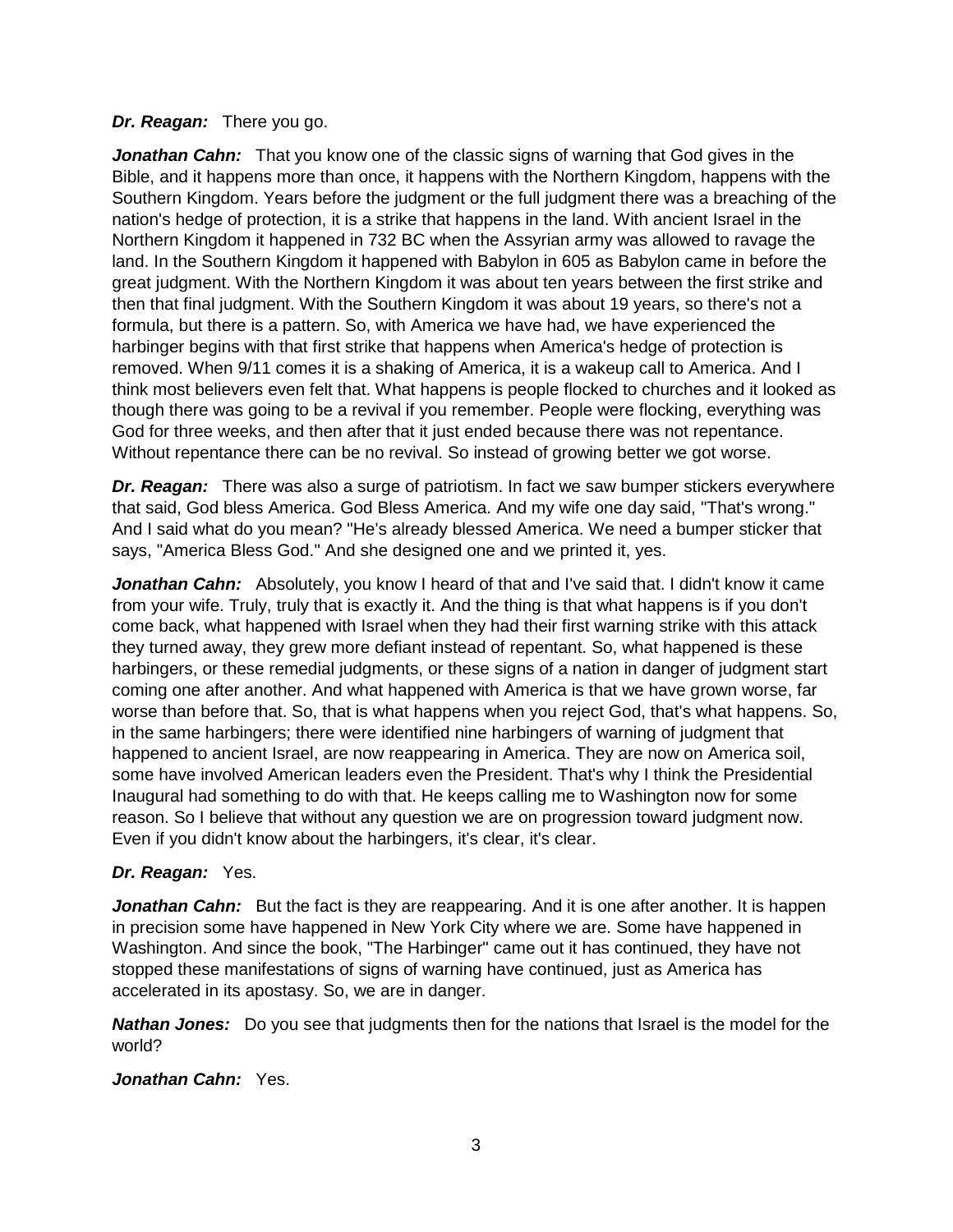**Nathan Jones:** So that any nation would fall under the same falling of judgments if people as a nation reject Him?

*Jonathan Cahn:* Well, it can. Yeah, the thing is that God is consistent number one, God is the same God He doesn't change. And number two the Bible says what was written to Israel is for our-- you know it is for us. So, in other words that is the one model we have for anything. He dealt with Israel. Israel is the center of His purposes. But anytime you hear a message preached it is generally something that happened from Israel that applies to all of our lives. So, we see that and it's not only Israel God also judged other nations back then. But Israel is the template of course.

*Nathan Jones:* But there are just so many parallels between us and Israel.

*Jonathan Cahn:* It's amazing.

*Dr. Reagan:* And you have pointed those out over and over. I have over the years too in some of the books that I've written to point out that they had great spiritual leaders. I'm talking about Judah in particular.

#### *Jonathan Cahn:* Yes.

*Dr. Reagan:* They had great spiritual leaders. They had prosperity. They had safety. God blessed them in so many ways, just as He has done us.

#### *Jonathan Cahn:* Yes.

*Dr. Reagan:* But, it ultimately led to pride, and to rebellion, and that is exactly what is happening to us. You know Jonathan there are people-- I run across Christians who actually think God sits on the throne wrapped in an America flag. And they say, oh, God would never touch us. He would never touch us. What did they say to Jeremiah? God lives in our temple, He will never touch us.

#### *Jonathan Cahn:* Yes, yes.

*Dr. Reagan:* Let me tell you if He will destroy Jerusalem and His very Temple; He will destroy the United States of America.

*Jonathan Cahn:* Yeah.

*Dr. Reagan:* And people need to know that.

*Jonathan Cahn:* Yeah, there is something special, I mean there are two extremes one is to say that there is nothing special about America and that's not true.

*Dr. Reagan:* Oh, that's not true.

**Jonathan Cahn:** But on the other hand to say that America is Israel, or that the main thing is patriotism, that's not it the main thing is God. There is only one God. Even patriotism can become a god.

### *Dr. Reagan:* That's right.

**Jonathan Cahn:** So, the point is that when God says that there is no nation-- exactly what you said if Israel itself which was built by God and the Temple. You know the Lord said to Jeremiah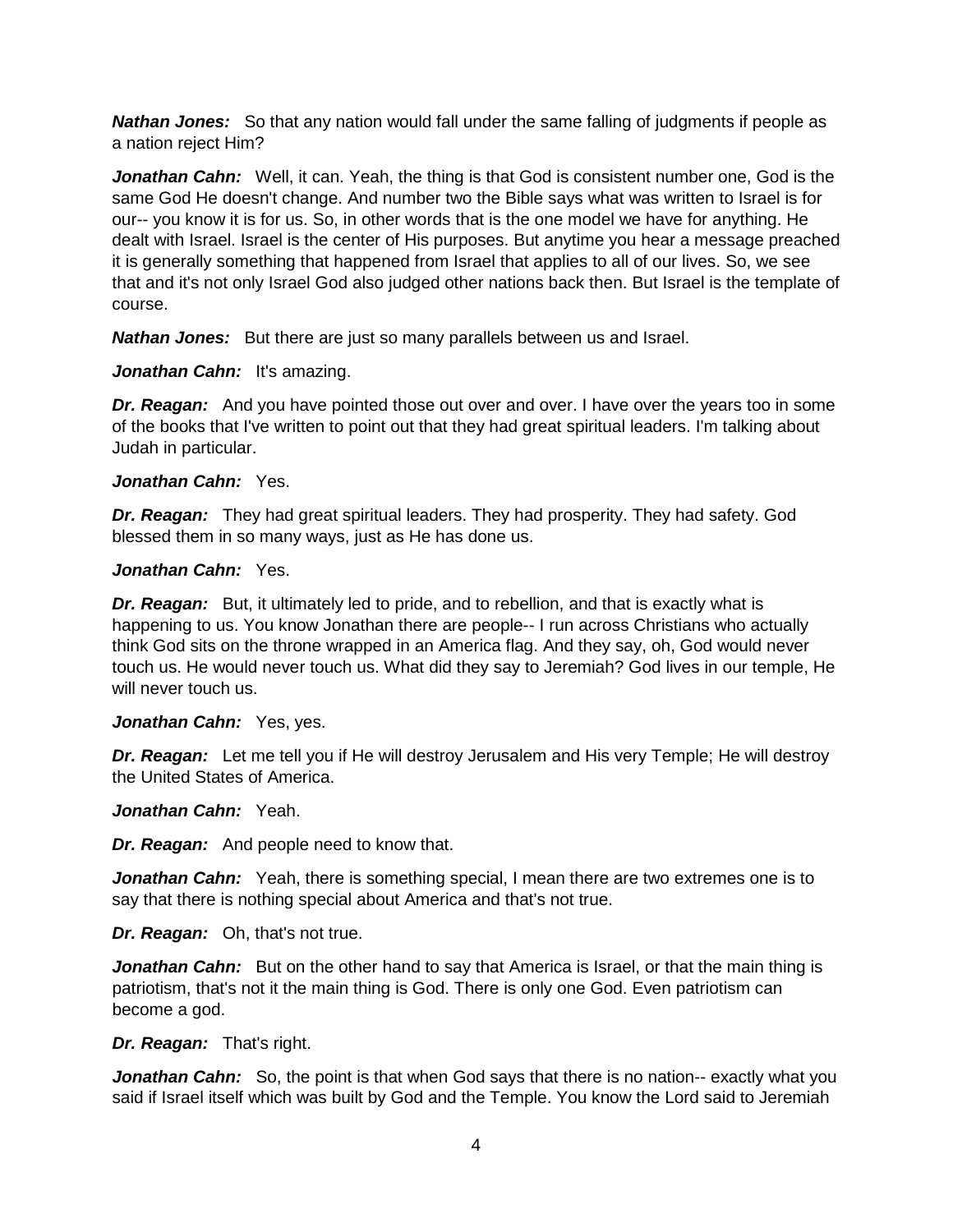you keep on saying this Temple, this Temple, I'll destroy this Temple. He said to Ezekiel you know your wife is going to die, and what God was saying is that this is how much this is hurting me. But this has to happen you know to Israel. The thing is that if that happened we certainly cannot say we are exempt, we are in danger. In fact it's the opposite, and that is that to much that is given much is required.

# *Dr. Reagan:* That's right. That's right.

*Jonathan Cahn:* The more we have been blessed the more we are accountable and the more severe.

*Dr. Reagan:* Absolutely. Let me read you a passage from the Old Testament and get your response to it, this to me is the two of the saddest verses in the Old Testament, "And the Lord, the God of their fathers sent word to them again, and again by His messengers because He had compassion on His people and on His dwelling place. But they continually mocked the messengers of God. Despised His Words, scoffed at His prophets until the wrath of God arose against His people until there was no remedy."

*Jonathan Cahn:* Yes, here He is sending and pleading, and when you reject the pleading, when you reject the warning there is nothing left. And you know that is the principle that when 9/11 happened in rejecting any kind of coming back to God we have so descended so much worse. So much worse.

### *Dr. Reagan:* Yes.

**Jonathan Cahn:** And so therefore you know people say, well if the harbingers are appearing is there any hope? And I say it is the opposite, the fact that there are harbingers, or there is warnings, why would God waste His warning? Up to the point He's warning there is hope. You know but if you reject all the warnings then there is no hope.

*Nathan Jones:* Now folks ask sometimes when they read your book they say, well, that was about Israel because Israel was in a covenant relationship with God.

# *Jonathan Cahn:* Right.

*Nathan Jones:* When the founding Puritans, the Founding Fathers of this country called it a city on the hill, were they proclaiming that this nation was also in a covenant relationship with God, and therefore we fall under the same blessings and curses as Israel? Or do you see that we were supposed to be as a Christian example that is how we fell under the blessings and curses?

**Jonathan Cahn:** Well, a few things one is that the Puritans did believe that they covenanted with God, they made a covenant.

### *Dr. Reagan:* Absolutely.

*Jonathan Cahn:* We can't say what God did on His side. With Israel we know in the Bible there is one nation that God says I have made a covenant with. But they did, you know did God honor that I believe He did. I mean they dedicated America and they said that this was going to happen and He blessed America. You know the thing is that, so regardless-- it is almost like that was all there and there was a real parallel with America and Israel not one replaces, not that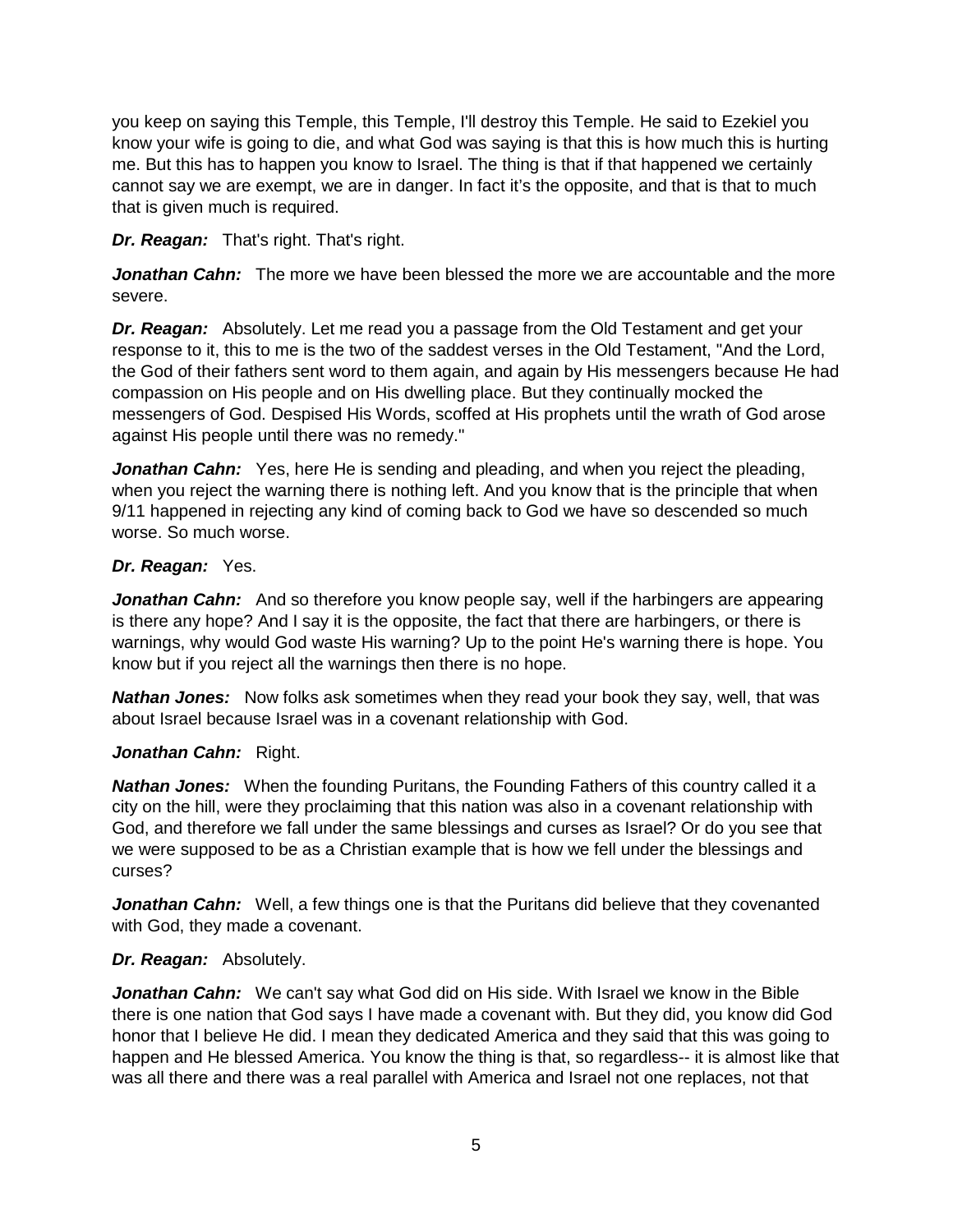one is Israel but they even said, you know they even saw America as after the pattern of Israel. They at one point considered Hebrew as the language.

*Dr. Reagan:* That's right, absolutely.

Jonathan Cahn: You know Thanksgiving is the Feast of Tabernacles, actually its right now, it is the Feast of Tabernacles.

# *Dr. Reagan:* Right now.

Jonathan Cahn: You cannot take that thing away, it's there, it's imbedded in our DNA, it's there.

# *Dr. Reagan:* Yes.

*Jonathan Cahn:* So, the patterns regardless of the issue of covenant, that's not foundational to this. But the point is, the point is that they did dedicate and there is this pattern. And God has blessed and God is consistent with His dealings. And He has blessed us as He blessed Israel. And you know the principles work, I mean they are there. So, therefore, in a sense any nation that has been blessed by God and turns away and defies God is subject to judgment, any nation. But, the fact that we have so many parallels to Israel makes it even more. And the fact that John Winthrop literally said that the same judgments that came on Israel would come on us. Well the harbinger is saying that there is a replaying, it's not that we are Israel but there is a replaying, God is consistent there is a template of judgment of national judgment and it's happening not generally, it is happening specifically.

# *Nathan Jones:* Yes.

*Dr. Reagan:* Well, one of the things that has really astounded me is the speed at which America has begun to secularize and paganize it's just on an exponential curve. Who would have ever have believed like 20 years ago that we would have a president who every June would issue a proclamation of the celebration of sexual perversion? And yet President Obama has done that every June.

**Jonathan Cahn:** And it says at the bottom after he says we are to celebrate that at the bottom it says in the year of our Lord.

*Dr. Reagan:* You know I got so upset I would write him every year and of course I wouldn't get any response except an IRS review. But nonetheless I finally decided to try sarcasm so the last time he did it I wrote to him and I said, "Sir, you are supposed to be a man who believes in equality for all and so forth. Why are you discriminating in this proclamation? Why aren't you celebrating-- you are celebrating lesbianism, homosexuality, bi-sexual, and transgender. Why don't you add prostitutes? Why don't you add those who have sex with animals? Why don't you add those who are adulterers, and those who are fornicators? We might as well celebrate it all?" I didn't get a response to that either.

*Jonathan Cahn:* You didn't, well, wait until next year. Maybe it will come out you never know.

*Nathan Jones:* Well, do you believe then that the United States since we have removed God out of our school systems, out of our government and everything? And if we follow the pattern of Israel are we now here at Romans 1:24 where it says, "Therefore God delivered them over to the cravings of their hearts to sexual impurity so that their bodies were degraded among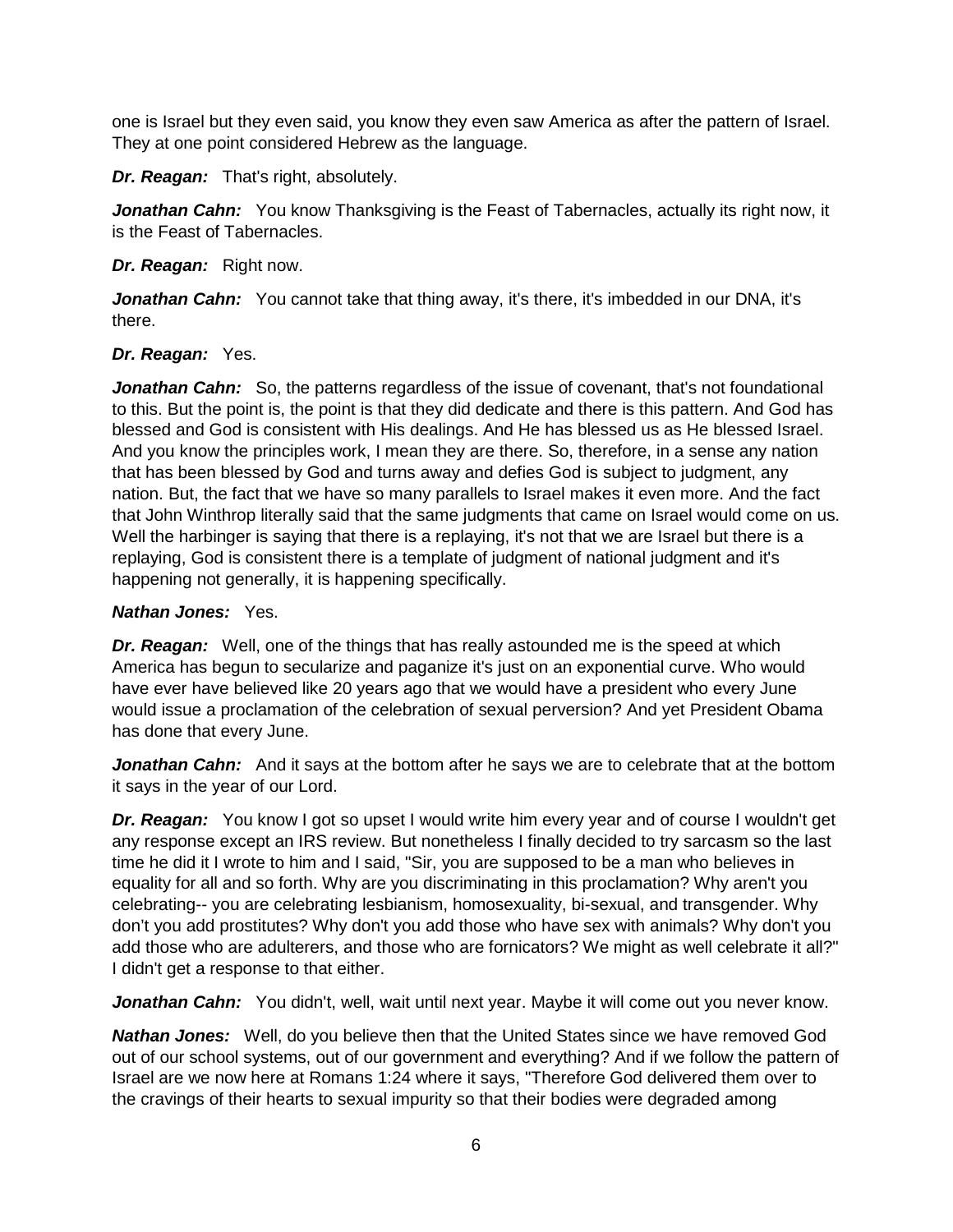themselves. They exchanged the truth of God for a lie and worship something created instead of the Creator who is praised forever. Amen." And then it goes on to say how worse and worse and worse they get.

Jonathan Cahn: Yeah, well the principle is already in effect.

*Nathan Jones:* Already in effect.

**Jonathan Cahn:** It begins with them turning away from God, they are not worshipping they are going after the creation instead of the Creator. Then it says He gives them over, then comes sexual immorality.

### *Dr. Reagan:* That's right.

Jonathan Cahn: We are in that. The pattern of ancient Israel as you said they were blessed, then they sought the blessings instead of the Blesser. Then in that driving God out of their culture, we've done that, it's already been happening the 60's the 70's driving Him out. And then they start calling what is evil good and what is good evil, they go right together. The more a nation calls what is evil good, it will call what is good like believers and God, evil.

#### *Nathan Jones:* Yeah.

**Jonathan Cahn:** And then it started promoting sexual immorality, we are in that. They also started lifting up their children as sacrifices, you know to Baal and Molech. Well people say how can you compare that with America? Well America has not lifted up thousands of children, it has lifted up millions of children on the altar or convenience and has killed them, I mean over 50 million children. You know where God says you have blood on your hands, how can I hear you? So if that's not judgment, if that doesn't cry out for judgment nothing does. We have blasphemed God.

*Dr. Reagan:* That's right. You know one thing I wanted to ask you about is this: people are always asking me do you think there is any hope for revival? Can we have revival? And I say well of course there is hope for it. In fact there is even an example of it in the history of Judah, Manasseh was the worst king that they had and they had a tremendous revival right after that with Josiah. But, the moment Josiah died it had become so ingrain in the fabric of the nation that they immediately turned back to their paganism and God took care of the nation.

**Jonathan Cahn:** Yes. Yes, we have there are different templates, I mean you have that which the judgment was forestalled because of Josiah and a turning. You know you have Nineveh totally saved. You have others, you have Sodom there was nothing, it just wasn't there. Yeah, if I look at the culture. If I look at my own understanding I don't see any hope. How do you turn this around? But, with God, God is always greater than that. But, what I do believe is going to happen, and from this template and He's following it I do believe we are going to have a great shaking of this nation. I believe there is going to be a gigantic shaking. I believe that it will effect out economy, it will collapse, I believe there will be a financial collapse, and I believe that it will be more than that. Because the pattern is that it escalates. Just as the apostasy escalates, you have 9/11 I believe that was just a foreshadow.

### *Nathan Jones:* Money is our God, right?

*Jonathan Cahn:* Well that is part of it. You know, yes. You know so the thing I believe that- people say well if there is shaking how is there hope? I believe that it is the opposite, only if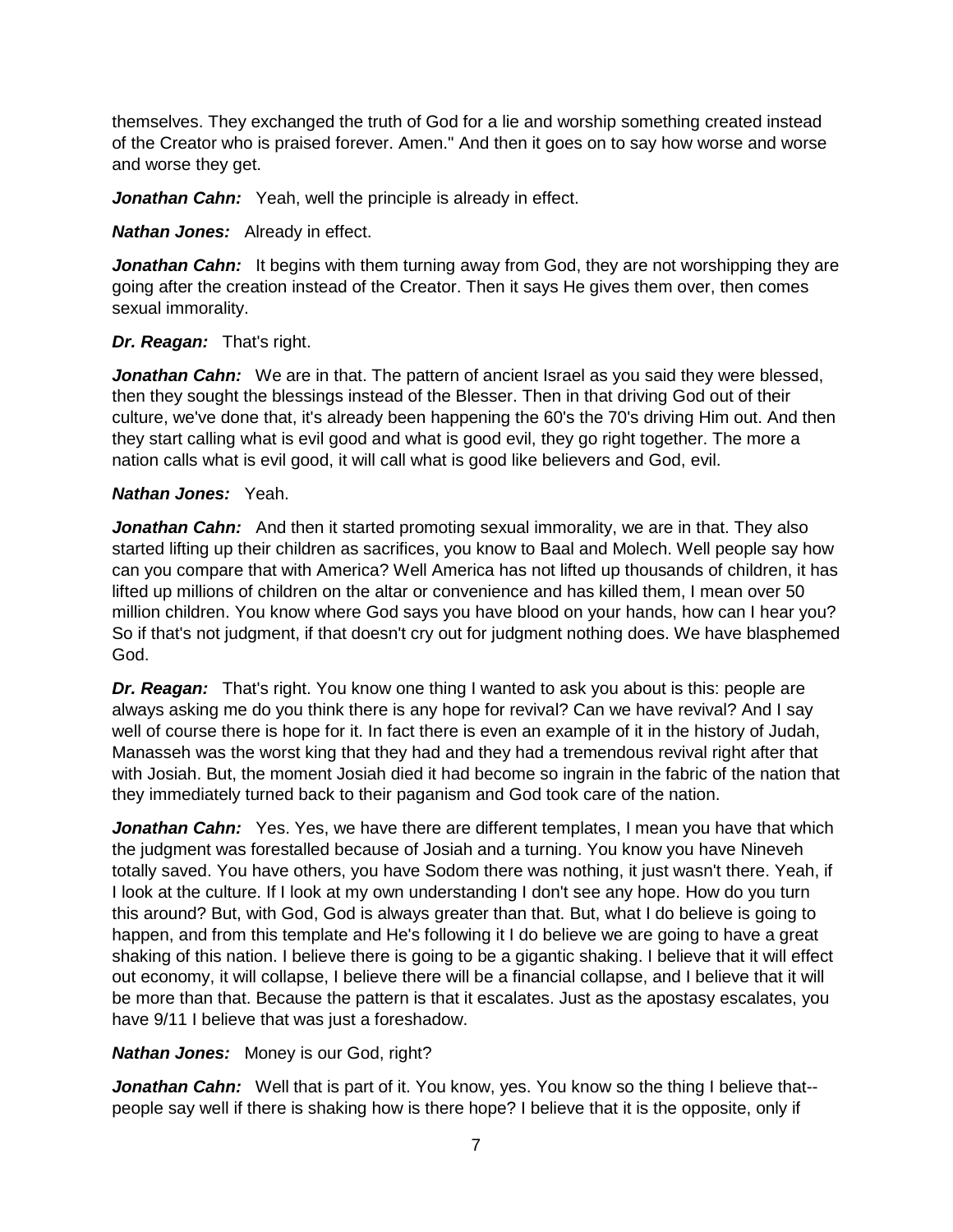there is a shaking to me can there be hope. See most of us came to the Lord because of shaking.

*Dr. Reagan:* You've got that right.

**Jonathan Cahn:** Same with nations. So I believe you say well will it be judgment or revival? I believe it can be both. I believe it could be judgment and yet out of that there will be people turning to the Lord, a remnant. Those who turn there can be revival. So that to me that is at this point our only hope. I believe that is going to happen. And I believe that God's will is that through the shaking and through this that there will be revival and salvation among those who turn.

# *Dr. Reagan:* Yes.

**Jonathan Cahn:** But it's going to take that. We have grown so deaf that we are so deaf that God has to shout it out.

*Dr. Reagan:* Well, one of the things that concerns me is the way in which Christians have been marginalized.

# *Jonathan Cahn:* Yes.

*Dr. Reagan:* I mean I had Carl Gallups on this program, I think you know Carl.

# *Jonathan Cahn:* Yes.

**Dr. Reagan:** And we were talking about the fact that what he and I believe the core of our Christian belief was the core of Christianity just 25-30 years ago. Now we are considered to be fanatics on the margin because we believe in the literal meaning of the Bible and this sort of thing.

**Jonathan Cahn:** Yes, this is exactly what happened to Israel and that's what's happening here. You had the people who were in times past would have been the heroes, prophets, heroes. All of a sudden they become the marginal people. They become those who are persecuted. When you lift up the prophets of Baal they became the center piece of culture, they had been on the extreme, they had been on the fringe, they had been in the dark now they are lifted up. And the opposite is then the culture will seek to put believers in the dark, they started persecuting the prophets, persecuting Elijah. So Ahab goes to Elijah and says, you troubler of Israel, and Elijah refuses to be redefined by Ahab, he says, no, no you are the troubler of Israel I'm following God you departed from Him. And that's very important we can't let the culture redefine us.

# *Dr. Reagan:* There you go.

**Jonathan Cahn:** The point is that is exactly the case to the exact degree that the nation or culture enshrines darkness and calls it light, they will call the light darkness. Every time darkness or immorality is accepted, righteousness is persecuted.

*Dr. Reagan:* And the thing that is so disturbing about all of that is the number of Christian leaders who get right in bed with it because they want the approval of society.

**Jonathan Cahn:** Yeah, or that's right because now the cost is greater. Now if someone says something their neck is stuck out, you know nobody wants to do that, and then you get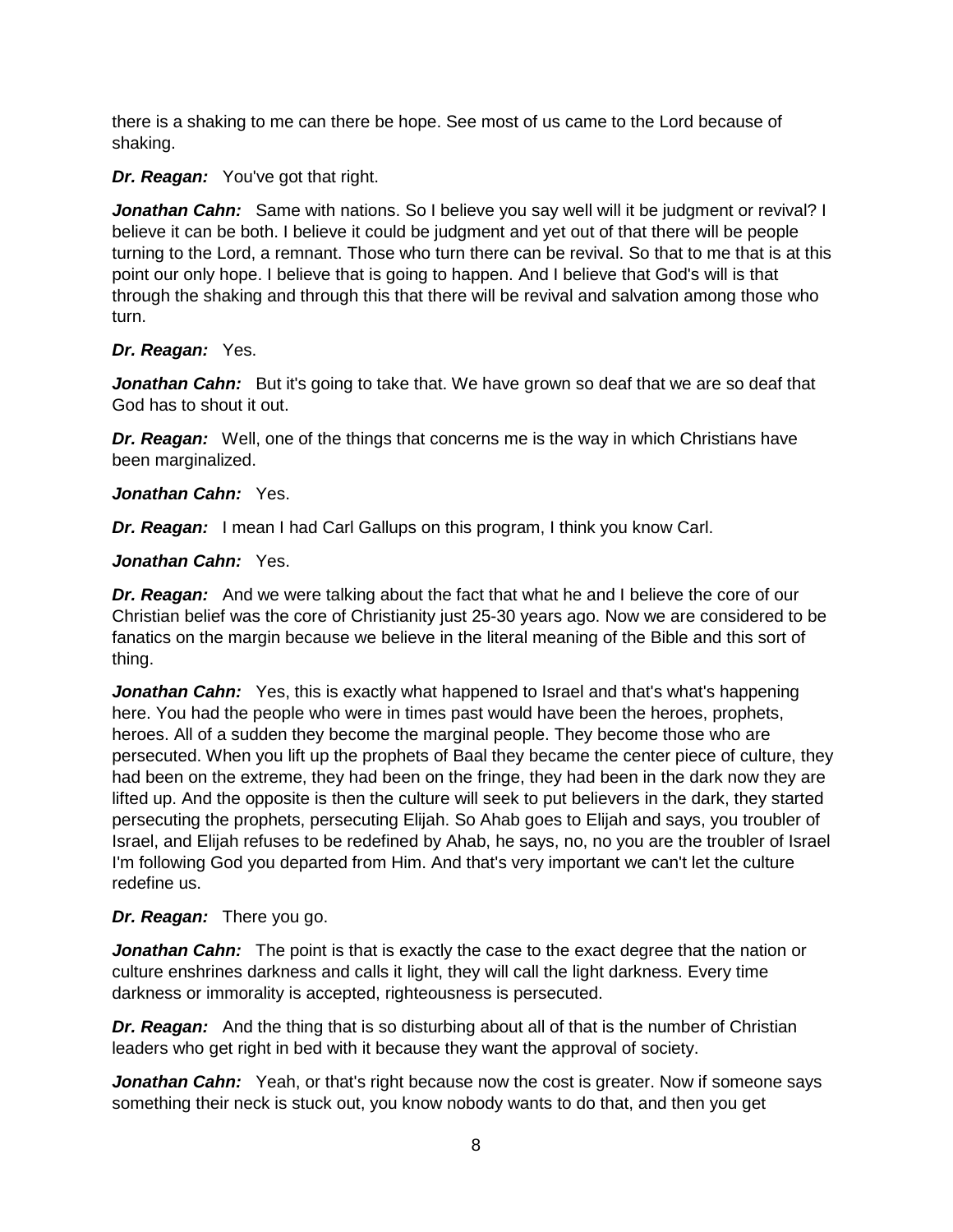persecuted. But if nobody does that then the thing is lost, if nobody stands up. The thing is there is a lot of also another level of pastors and leaders who just don't want to talk about it. They will say, ok, we can't say anything anymore and you see this. We are in trouble if we do not stand.

*Dr. Reagan:* Same thing happened in Hitler's Germany.

*Jonathan Cahn:* Yes, exactly and there were very few who stood and they were the radical ones. But you know when you look back at history, or God's history judges them as the great ones and we have to be great. We cannot be afraid this is not the time. When the dark gets darker the lights have to get brighter.

*Dr. Reagan:* Well one of the things I've been amazed at is how God has opened special doors for you to proclaim this message for example to the Congress. Tell about that.

**Jonathan Cahn:** Yeah, well someone was watching me talk about "The Harbinger" and they said you know we have to do something we have to get something. And the doors opened to them to open up on Capitol Hill to have an event it happened because of "The Harbinger" that an event of proclaiming the Gospel in the Capital to members of Congress and originally it was once a year.

# *Dr. Reagan:* In the Capital?

*Jonathan Cahn:* In the Capital Building and you had members of Congress there. And you have Christian leaders and members of Congress they asked me to speak and they had various speakers. And basically total, it was kind of like the Presidential Inaugural in four minutes or ten minutes. And the thing is that has been every year, they haven't had that they told me for over 100 years. You know they used to have services in the Capital.

### *Dr. Reagan:* Oh, yeah.

*Jonathan Cahn:* And then this is just last month, this has no become a weekly service now for members of Congress.

*Dr. Reagan:* Oh, that's wonderful.

**Jonathan Cahn:** So, I was there and they asked me to open it up. But yeah the Lord keeps calling me back to Washington. And I think the reason is you know in the Bible when there's warning, prophetic warnings the Lord wants it to go to the throne, He wants it to go the leaders.

*Dr. Reagan:* Well in that regard let's end this segment by you telling this remarkable story about George Washington.

*Nathan Jones:* You blew my mind with that chapter 19. People need to read chapter 19.

*Jonathan Cahn:* Yeah.

*Nathan Jones:* The mystery ground you called it.

*Dr. Reagan:* We've got about three minutes here.

Jonathan Cahn: OK, I think I can do it. The harbinger has nine harbingers and then it leads up to these mysteries. The mystery ground is this, when judgment came to Israel in 586 BC the destruction returned to the same ground where the nation was dedicated to God, which is the Temple Mount. This is where Solomon dedicated the future and all that. And this is where they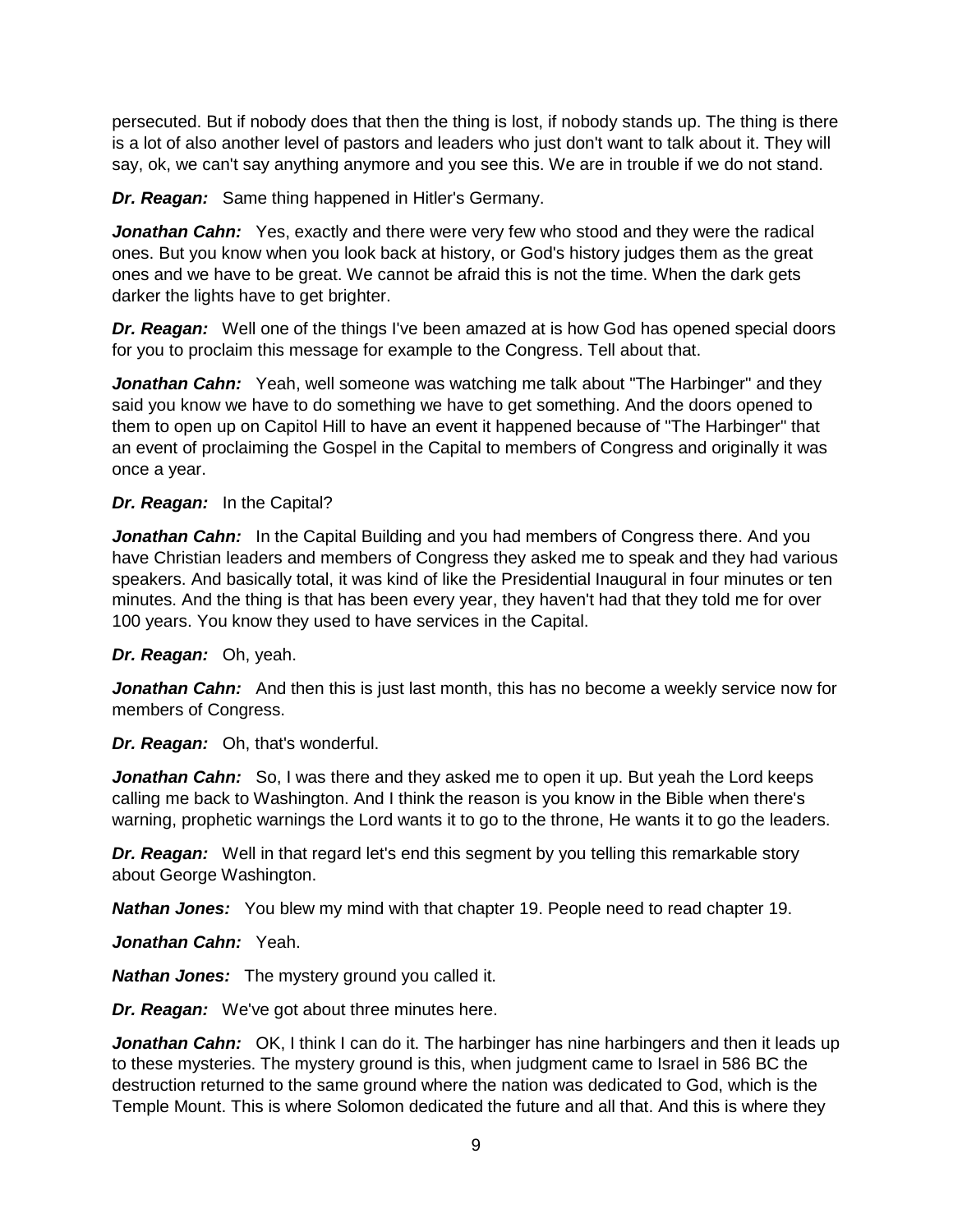prayed and put the whole nation into God's hand. Well when that was destroyed God was saying, you've broken the covenant, return to where you have fallen. Now here's the principle, the judgment returns to the ground of consecration. What about America? America began as a nation as we know it not in 1776 that was independence, but it was formed in 1789 first time you had a president, the Constitution, you have the president over the government. It was George Washington's inauguration he places his hands on the Bible and gives a prophetic warning in that first speech which says basically paraphrased, it's in "The Harbinger," but paraphrased if America ever turns away from God, the blessings will be removed. And then he and the entire first government go to a place to consecrate America to God. And so if we can find out where that is that is the consecration ground on the first day dedicated to God. Well it was the nation's capital the nation's capital was not Washington D.C., the nation's capital was New York City.

*Dr. Reagan:* That's right.

*Nathan Jones:* Here it comes, here it comes.

**Jonathan Cahn:** It was in lower Manhattan. Where was America's consecration ground? They dedicated America to God, America's consecration ground is Ground Zero.

#### *Nathan Jones:* Oh, man.

**Jonathan Cahn:** The judgment, the destruction returns to the same ground, the ancient mystery. And when it happens a shock wave comes down from Ground Zero, strikes Federal Hall where Washington gave the warning of what would happen if we ever turned away from God, puts a crack in there. But all around Ground Zero all the buildings are destroyed except one is spared, the little stone chapel where they dedicated America to God. And the reason why it was spared they say is because there was an object that shielded it from 9/11, the object was the harbinger was the sixth harbinger, the sycamore, the harbinger saved the church. And the message of "The Harbinger" is not to condemn America to judgment, it is to wake it up. God is saying return, return, return, I mean all our eyes, the media was focused on our consecration ground and we didn't know it. God is saying return to America and even to His people to the Church.

*Nathan Jones:* And this is historically documented.

**Jonathan Cahn:** You can go there, and people have gone from all over the world to go there and you'll see all the places I mentioned.

*Dr. Reagan:* Well I stopped believing in coincidence many years ago. I believe only in Godincidences.

Jonathan Cahn: lagree.

*Dr. Reagan:* And I tell you that was a God-incidence.

*Jonathan Cahn:* Total, yes, yes.

*Dr. Reagan:* Oh, boy that is an amazing story.

Jonathan Cahn: Yeah, and God's fingerprints are all there. And that what I wasn't looking for anything about the harbinger.